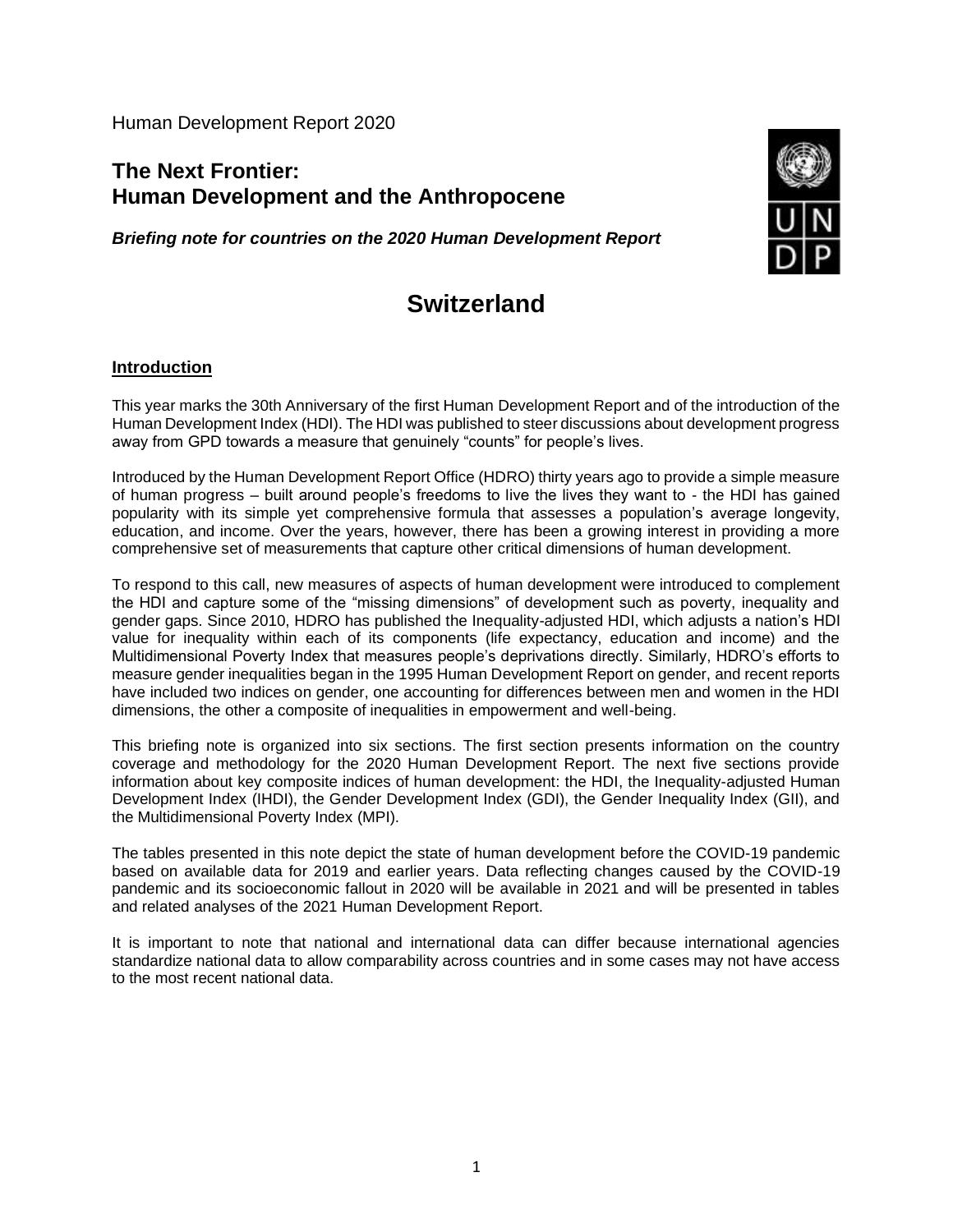### **1- Country coverage and the methodology of the 2020 Human Development Report**

The 2020 Human Development Report presents the 2019 HDI (values and ranks) for 189 countries and UN-recognized territories, along with the IHDI for 152 countries, the GDI for 167 countries, the GII for 162 countries, and the MPI for 107 countries.<sup>1</sup>

It is misleading to compare values and rankings with those of previously published reports, because of revisions and updates of the underlying data and adjustments to goalposts. Readers are advised to assess progress in HDI values by referring to Table 2 ('Human Development Index Trends') in the 2020 Human Development Report. Table 2 is based on consistent indicators, methodology and time-series data and, thus, shows real changes in values and ranks over time, reflecting the actual progress countries have made. Small changes in values should be interpreted with caution as they may not be statistically significant due to sampling variation. Generally speaking, changes at the level of the third decimal place in any of the composite indices are considered insignificant.

Unless otherwise specified in the source, tables use data available to HDRO as of 15 July 2020. All indices and indicators, along with technical notes on the calculation of composite indices, and additional source information are available online at<http://hdr.undp.org/en/data>

For further details on how each index is calculated please refer to *[Technical Notes 1-6](http://hdr.undp.org/sites/default/files/hdr2020_technical_notes.pdf)* and the associated background papers available on the Human Development Report website:<http://hdr.undp.org/en/data>

# **2- Human Development Index (HDI)**

The HDI is a summary measure for assessing long-term progress in three basic dimensions of human development: a long and healthy life, access to knowledge and a decent standard of living. A long and healthy life is measured by life expectancy. Knowledge level is measured by mean years of schooling among the adult population, which is the average number of years of schooling received in a life-time by people aged 25 years and older; and access to learning and knowledge by expected years of schooling for children of school-entry age, which is the total number of years of schooling a child of school-entry age can expect to receive if prevailing patterns of age-specific enrolment rates stay the same throughout the child's life. Standard of living is measured by Gross National Income (GNI) per capita expressed in constant 2017 international dollars converted using purchasing power parity (PPP) conversion rates. For more details see *[Technical Note 1.](http://hdr.undp.org/sites/default/files/hdr2020_technical_notes.pdf)*

To ensure as much cross-country comparability as possible, the HDI is based primarily on international data from the United Nations Population Division (the life expectancy data), the United Nations Educational, Scientific and Cultural Organization Institute for Statistics (the mean years of schooling and expected years of schooling data) and the World Bank (the GNI per capita data). As stated in the introduction, the HDI values and ranks in this year's report are not comparable to those in past reports because of some revisions to the component indicators. To allow for assessment of progress in HDIs, the 2020 Human Development Report includes recalculated HDIs from 1990 to 2019 using consistent series of data.

#### **2.1- Switzerland's HDI value and rank**

Switzerland's HDI value for 2019 is 0.955— which put the country in the very high human development category—positioning it at 2 out of 189 countries and territories. The rank is shared with Ireland.

Between 1990 and 2019, Switzerland's HDI value increased from 0.840 to 0.955, an increase of 13.7 percent. Table A reviews Switzerland's progress in each of the HDI indicators. Between 1990 and 2019, Switzerland's life expectancy at birth increased by 6.2 years, mean years of schooling increased by 3.7 years and expected years of schooling increased by 2.9 years. Switzerland's GNI per capita increased by about 17.7 percent between 1990 and 2019.

<sup>&</sup>lt;sup>1</sup> Throughout this note, the term country refers to countries or UN-recognized territories.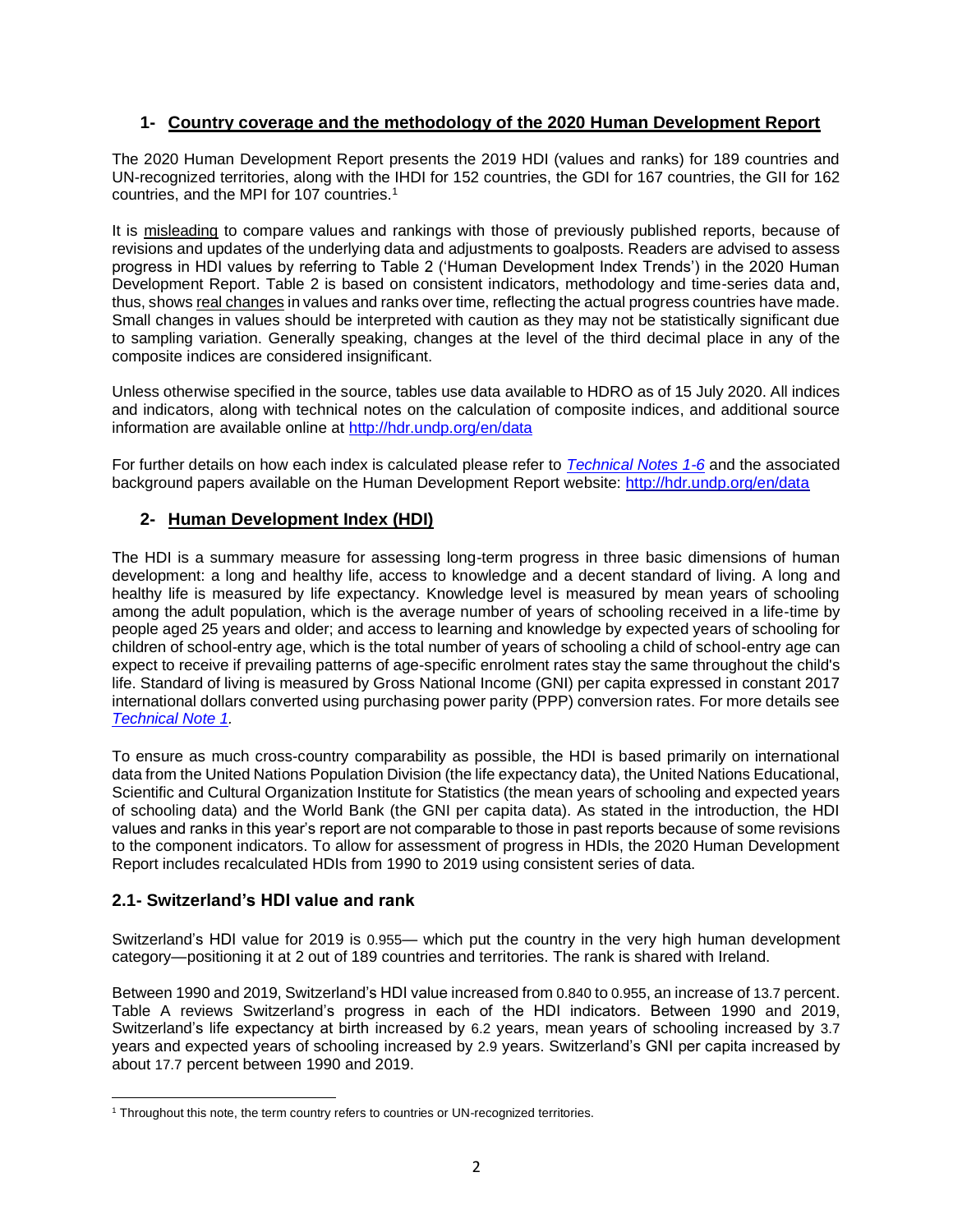|      | Life expectancy<br>at birth | <b>Expected years</b><br>of schooling | Mean years of<br>schooling | <b>GNI per capita</b><br>(2017 PPP\$) | <b>HDI</b> value |
|------|-----------------------------|---------------------------------------|----------------------------|---------------------------------------|------------------|
| 1990 | 77.6                        | 13.4                                  | 9.7                        | 58,955                                | 0.840            |
| 1995 | 78.5                        | 14.4                                  | 9.8                        | 56,592                                | 0.856            |
| 2000 | 79.9                        | 15.2                                  | 11.4                       | 64,638                                | 0.898            |
| 2005 | 81.2                        | 15.2                                  | 12.0                       | 68,351                                | 0.914            |
| 2010 | 82.3                        | 15.6                                  | 13.3                       | 70,348                                | 0.941            |
| 2015 | 83.1                        | 16.2                                  | 13.1                       | 69,427                                | 0.947            |
| 2016 | 83.3                        | 16.2                                  | 13.0                       | 68,567                                | 0.947            |
| 2017 | 83.5                        | 16.2                                  | 13.1                       | 67,888                                | 0.949            |
| 2018 | 83.6                        | 16.3                                  | 13.4                       | 69,243                                | 0.955            |
| 2019 | 83.8                        | 16.3                                  | 13.4                       | 69,394                                | 0.955            |

**Table A: Switzerland's HDI trends based on consistent time series data and new goalposts**

Figure 1 below shows the contribution of each component index to Switzerland's HDI since 1990.



**Figure 1: Trends in Switzerland's HDI component indices 1990-2019**

#### **2.2- Assessing progress relative to other countries**

Human development progress, as measured by the HDI, is useful for comparison between two or more countries. For instance, during the period between 1990 and 2019 Switzerland, Netherlands and Norway experienced different degrees of progress toward increasing their HDIs (see Figure 2).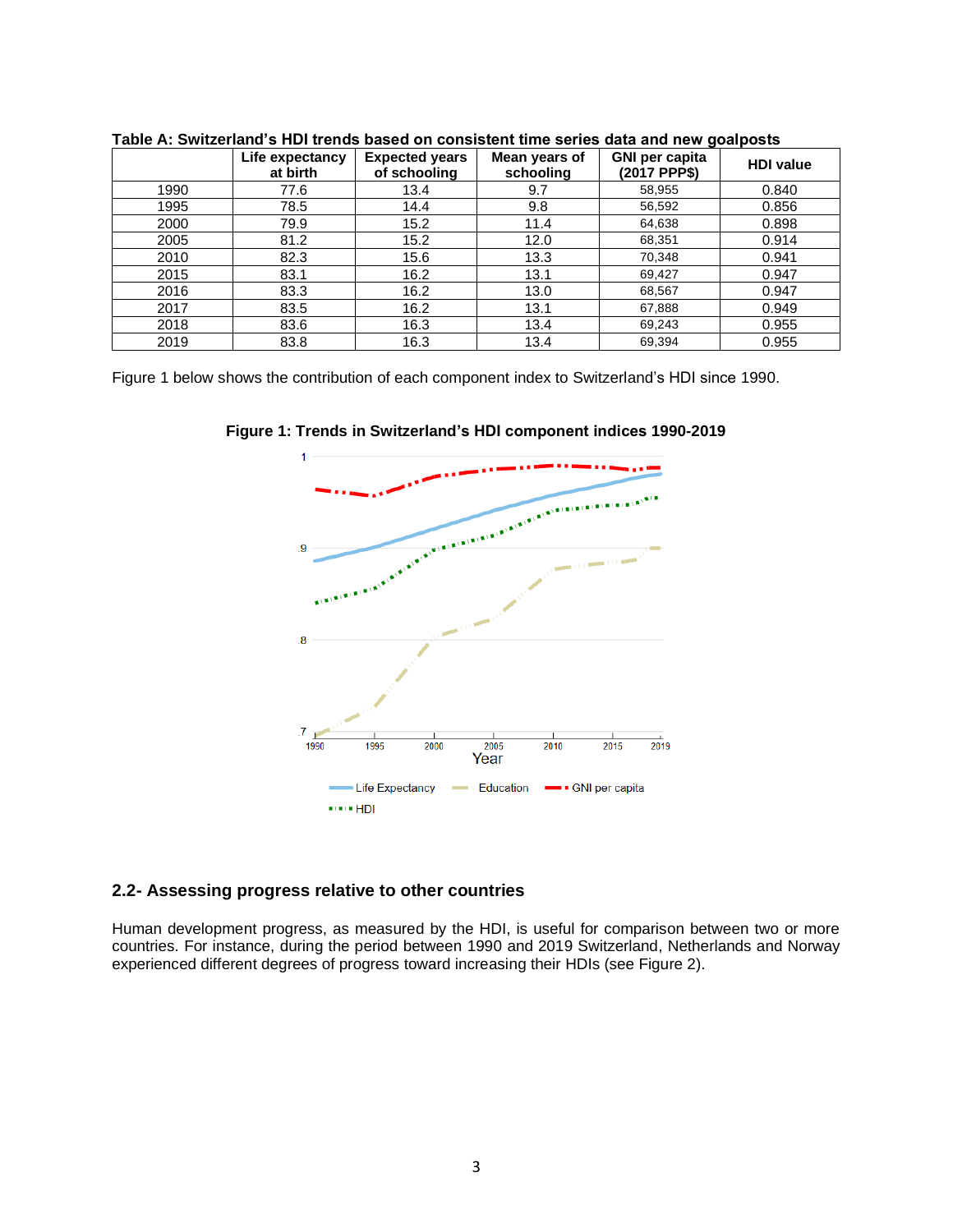



Switzerland's 2019 HDI of 0.955 is above the average of 0.898 for countries in the very high human development group and above the average of 0.900 for countries in OECD. From OECD, Switzerland is compared with Austria and Finland, which have HDIs ranked 18 and 11, respectively (see Table B).

|        | Table B: Switzerland's HDI and component indicators for 2019 relative to selected countries and |  |  |  |  |  |
|--------|-------------------------------------------------------------------------------------------------|--|--|--|--|--|
| groups |                                                                                                 |  |  |  |  |  |

| . .            | <b>HDI</b> value | <b>HDI rank</b> | Life<br>expectancy<br>at birth | <b>Expected</b><br>years of<br>schooling | Mean years<br>of schooling | <b>GNI</b> per<br>capita<br>(2017 PPP<br>US\$) |  |
|----------------|------------------|-----------------|--------------------------------|------------------------------------------|----------------------------|------------------------------------------------|--|
| Switzerland    | 0.955            |                 | 83.8                           | 16.3                                     | 13.4                       | 69,394                                         |  |
| <b>Austria</b> | 0.922            | 18              | 81.5                           | 16.1                                     | 12.5                       | 56.197                                         |  |
| <b>Finland</b> | 0.938            | 11              | 81.9                           | 19.4                                     | 12.8                       | 48,511                                         |  |
| <b>OECD</b>    | 0.900            |                 | 80.4                           | 16.3                                     | 12.0                       | 44.967                                         |  |
| Very high HDI  | 0.898            |                 | 79.6                           | 16.3                                     | 12.2                       | 44.566                                         |  |

#### **3- Inequality-adjusted HDI (IHDI)**

The HDI is an average measure of basic human development achievements in a country. Like all averages, the HDI masks inequality in the distribution of human development across the population at the country level. The 2010 Human Development Report introduced the IHDI, which takes into account inequality in all three dimensions of the HDI by 'discounting' each dimension's average value according to its level of inequality. The IHDI is basically the HDI discounted for inequalities. The 'loss' in human development due to inequality is given by the difference between the HDI and the IHDI, and can be expressed as a percentage. As the inequality in a country increases, the loss in human development also increases. We also present the coefficient of human inequality as a direct measure of inequality which is an unweighted average of inequalities in three dimensions. The IHDI is calculated for 152 countries. For more details see *[Technical Note 2](http://hdr.undp.org/sites/default/files/hdr2020_technical_notes.pdf)*.

Switzerland's HDI for 2019 is 0.955. However, when the value is discounted for inequality, the HDI falls to 0.889, a loss of 6.9 percent due to inequality in the distribution of the HDI dimension indices. Austria and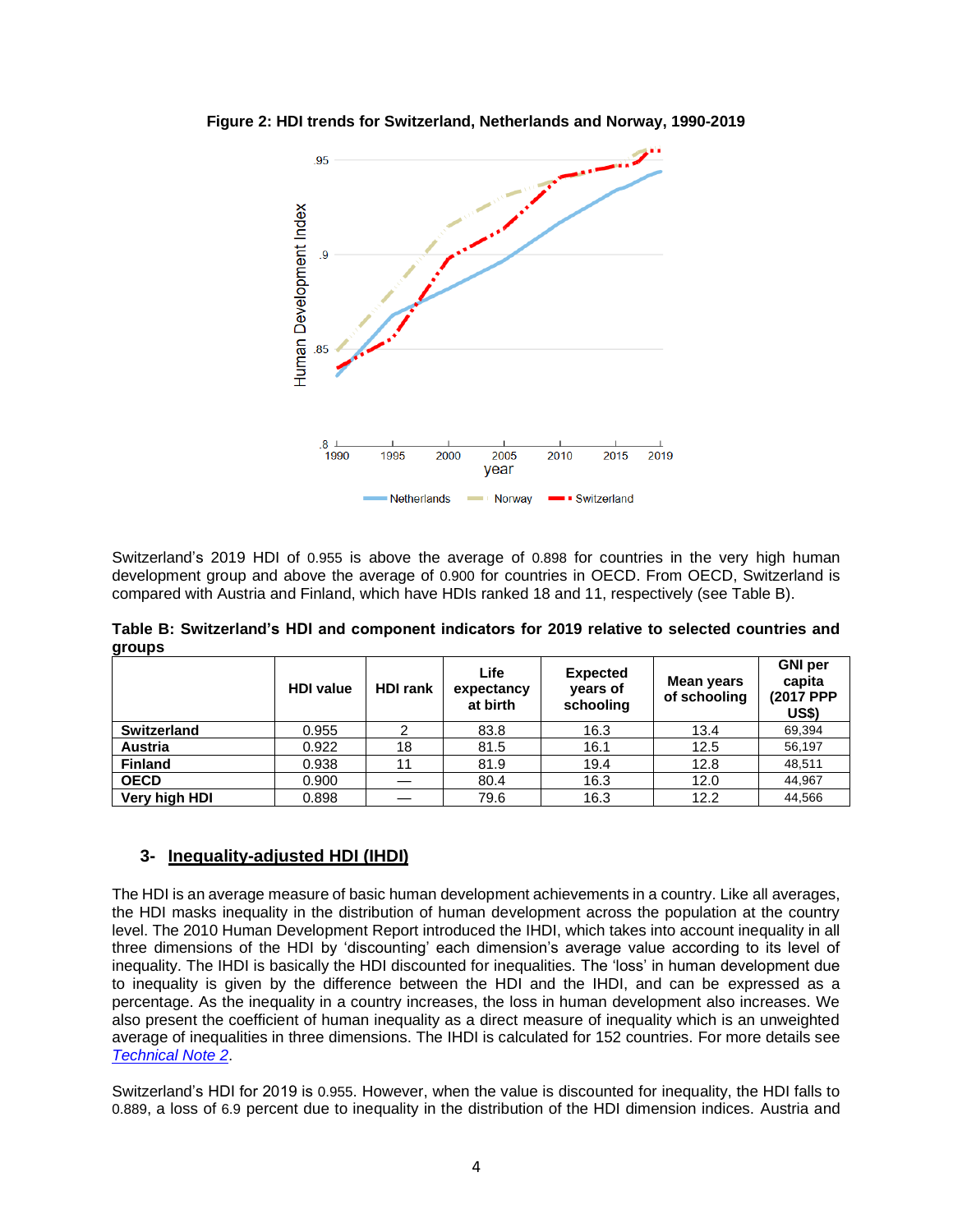Finland show losses due to inequality of 7.0 percent and 5.3 percent, respectively. The average loss due to inequality for very high HDI countries is 10.9 percent and for OECD it is 12.1 percent. The Human inequality coefficient for Switzerland is equal to 6.8 percent (see Table C).

|                    | <b>IHDI</b><br>value | <b>Overall</b><br>loss (%) | <b>Human</b><br>inequality<br>coefficient (%) | Inequality in life<br>expectancy at<br>birth $(\%)$ | Inequality in<br>education (%) | <b>Inequality</b><br>in income<br>$(\%)$ |  |
|--------------------|----------------------|----------------------------|-----------------------------------------------|-----------------------------------------------------|--------------------------------|------------------------------------------|--|
| <b>Switzerland</b> | 0.889                | 6.9                        | 6.8                                           | 3.5                                                 | 1.8                            | 14.9                                     |  |
| <b>Austria</b>     | 0.857                | 7.0                        | 6.9                                           | 3.7                                                 | 2.9                            | 14.1                                     |  |
| <b>Finland</b>     | 0.888                | 5.3                        | 5.3                                           | 3.0                                                 | 2.2                            | 10.6                                     |  |
| <b>OECD</b>        | 0.791                | 12.1                       | 11.8                                          | 5.5                                                 | 7.6                            | 22.2                                     |  |
| Very high HDI      | 0.800                | 10.9                       | 10.7                                          | 5.2                                                 | 6.4                            | 20.4                                     |  |

**Table C: Switzerland's IHDI for 2019 relative to selected countries and groups**

# **4- Gender Development Index (GDI)**

In the 2014 Human Development Report, HDRO introduced a new measure, the GDI, based on the sexdisaggregated Human Development Index, defined as a ratio of the female to the male HDI. The GDI measures gender inequalities in achievement in three basic dimensions of human development: health (measured by female and male life expectancy at birth), education (measured by female and male expected years of schooling for children and mean years for adults aged 25 years and older) and command over economic resources (measured by female and male estimated GNI per capita). For details on how the index is constructed refer to *[Technical Note 3](http://hdr.undp.org/sites/default/files/hdr2020_technical_notes.pdf)*. Country groups are based on absolute deviation from gender parity in HDI. This means that the grouping takes into consideration inequality in favour of men or women equally.

The GDI is calculated for 167 countries. The 2019 female HDI value for Switzerland is 0.934 in contrast with 0.965 for males, resulting in a GDI value of 0.968, placing it into Group 2. 2 In comparison, GDI values for Austria and Finland are 0.964 and 0.990, respectively (see Table D).

|                    | <b>F-M</b> ratio | <b>HDI values</b> |       | Life expectancy at<br>birth |             | <b>Expected years</b><br>of schooling |             | Mean years of<br>schooling |             | <b>GNI per capita</b> |             |
|--------------------|------------------|-------------------|-------|-----------------------------|-------------|---------------------------------------|-------------|----------------------------|-------------|-----------------------|-------------|
|                    | <b>GDI value</b> | Female            | Male  | Female                      | <b>Male</b> | Female                                | <b>Male</b> | <b>Female</b>              | <b>Male</b> | Female                | <b>Male</b> |
| <b>Switzerland</b> | 0.968            | 0.934             | 0.965 | 85.6                        | 81.9        | 16.2                                  | 16.4        | 12.7                       | 13.6        | 57,840                | 81,137      |
| <b>Austria</b>     | 0.964            | 0.903             | 0.937 | 83.9                        | 79.2        | 16.4                                  | 15.8        | 12.2                       | 12.9        | 39,386                | 73,528      |
| <b>Finland</b>     | 0.990            | 0.932             | 0.942 | 84.7                        | 79.1        | 20.2                                  | 18.6        | 13.0                       | 12.6        | 40,759                | 56,485      |
| <b>OECD</b>        | 0.978            | 0.887             | 0.907 | 82.9                        | 77.7        | 16.6                                  | 16.0        | 11.9                       | 12.1        | 34,593                | 55,679      |
| Very high HDI      | 0.981            | 0.886             | 0.903 | 82.4                        | 76.8        | 16.6                                  | 16.0        | 12.0                       | 12.2        | 33,668                | 55,720      |

**Table D: Switzerland's GDI for 2019 relative to selected countries and groups**

#### **5- Gender Inequality Index (GII)**

The 2010 Human Development Report introduced the GII, which reflects gender-based inequalities in three dimensions – reproductive health, empowerment, and economic activity. Reproductive health is measured by maternal mortality and adolescent birth rates; empowerment is measured by the share of parliamentary seats held by women and attainment in secondary and higher education by each gender; and economic

<sup>&</sup>lt;sup>2</sup> Countries are divided into five groups by absolute deviation from gender parity in HDI values. Group 1 comprises countries with high equality in HDI achievements between women and men (absolute deviation of less than 2.5 percent), group 2 comprises countries with medium to high equality in HDI achievements between women and men (absolute deviation of 2.5–5 percent), group 3 comprises countries with medium equality in HDI achievements between women and men (absolute deviation of 5–7.5 percent), group 4 comprises countries with medium to low equality in HDI achievements between women and men (absolute deviation of 7.5–10 percent) and group 5 comprises countries with low equality in HDI achievements between women and men (absolute deviation from gender parity of more than 10 percent).